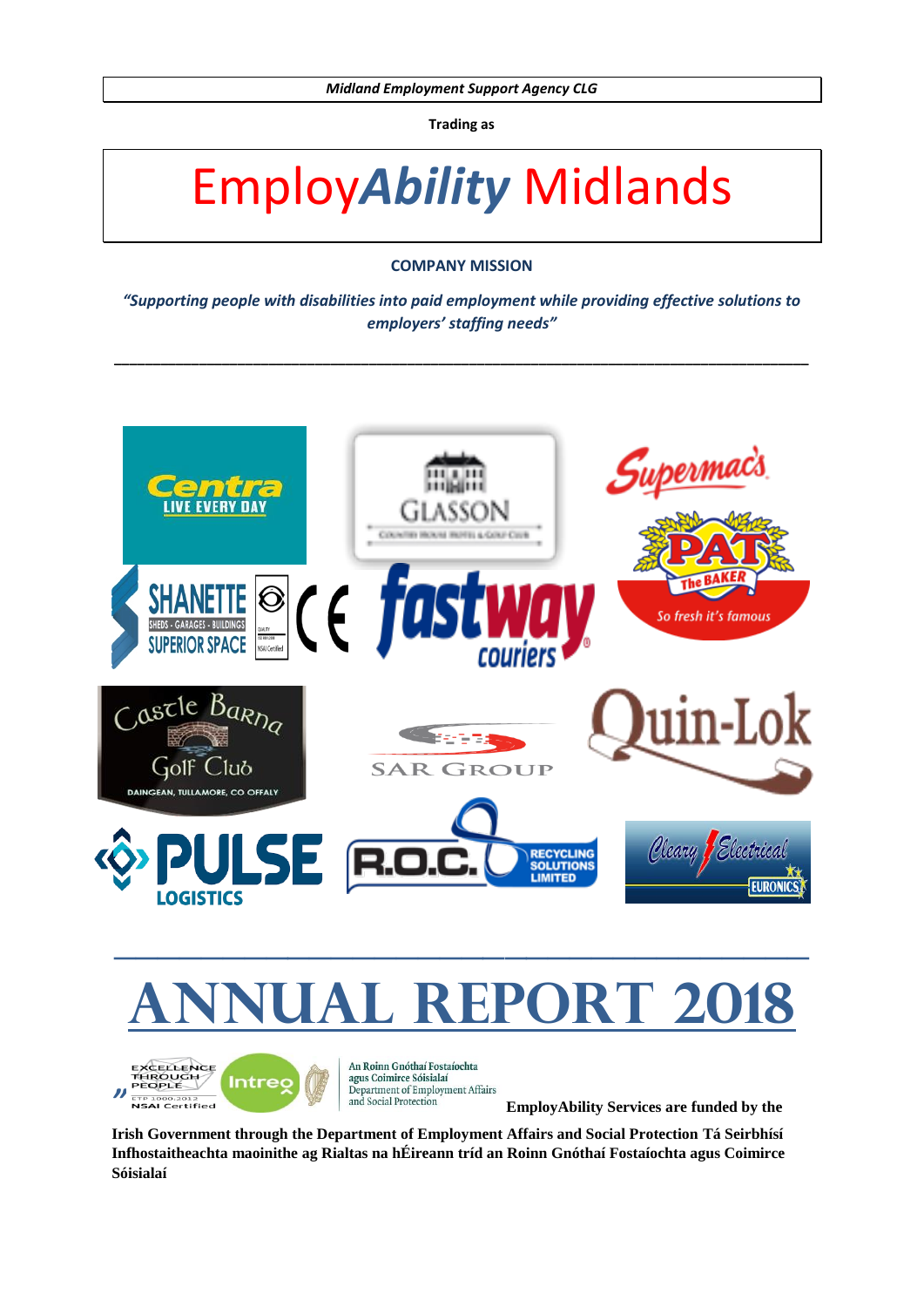# **Chairperson's Foreword 2018**

On behalf of the Board of Directors of Employ*Ability* Midlands it is my pleasure to present our Annual Report for 2018. I was elected Chairperson of the company in a year which saw some key changes taking affect and requiring significant preparation during 2018. I would like first of all to acknowledge the support of the Department of Employment Affairs & Social Protection in providing the core funding to deliver the service. Our Employment Officers continue to enjoy good working relationships with local Intreo personnel throughout the Midlands, enabling us to provide the best possible service to our job seekers.



Furthermore, I would like to acknowledge the funding and support provided by DEASP in 2018 in response to our proposal to employ an extra full time Employment Officer which enables the company to respond to the increased demand for the service.

While commitment was made by the Department to resource a dedicated secretariat/development worker, the establishment of this position has progressed slowly. The National Employ*Ability* Service Directors Forum did formulate a company limited by guarantee in summer 2018 and hope to commence recruitment for this position in early 2019.

As part of preparations for GDPR changes scheduled for May 25<sup>th</sup>, 2018, EmployAbility Midlands hosted a 1-day training event in collaboration with Employ*Ability* Kildare and Employ*Ability* Dublin West. This bespoke training workshop for Employ*Ability* staff was delivered in Tullamore, by Gerry Egan Consultants. The training consultant designed and delivered the training based on our own GDPR policies, procedures, data logs and contracts which the trainer had previously supported the national Employ*Ability* service in developing.

Another highlight of 2018 included the securing once again of the NSAI Excellence through People quality award by the Employ*Ability* service. Excellence through People is Ireland's national standard for Human Resource Development which Employ*Ability* secured through aligning best practice Human Resource Management systems with Business Development. Employ*Ability* Midlands continues to hold the ETP Award.

In October 2018, Employ*Ability* Midland's completed its work to become compliant with the new Governance Code for Community, Voluntary and Charitable Organisations in Ireland and was added to the Governance Code registry of organisations that are compliant with the Code. Employ*Ability* Midlands along with all others is committed to implementation of a standardised governance code to enhance and improve the effectiveness of the current governance structures.

Finally, I would like to acknowledge the time, support and expertise given freely by my fellow voluntary Directors, in guiding the company toward achieving its, mission and objectives and the staff for implementing the company's vision. I would like to make particular mention here of our Co-ordinator, Mr. Tony Reilly, for his commitment and dedication in his management of the service.

**Tony McCormack**

**Chairperson**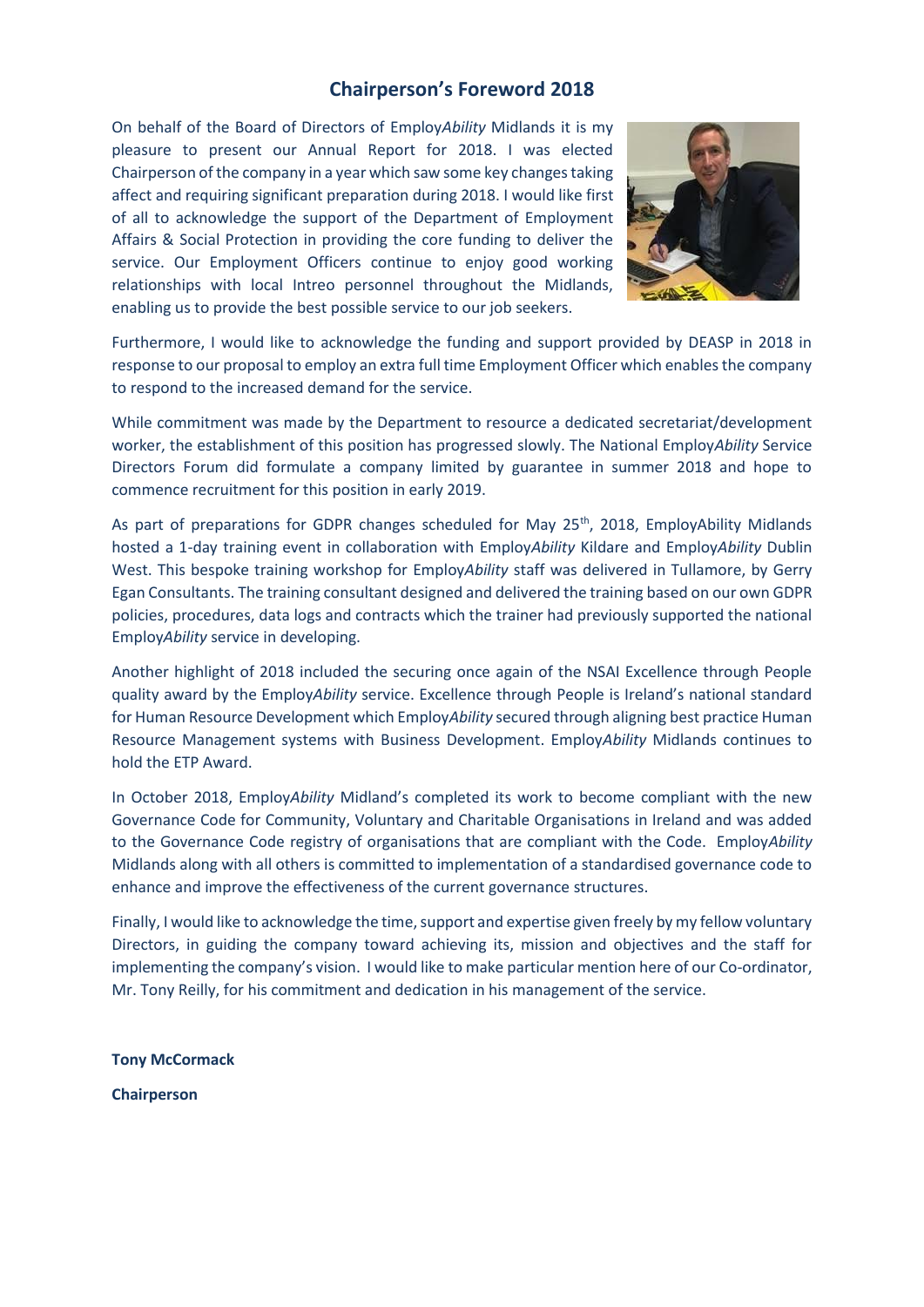

# **Introduction**

2018 was another very successful year for Employ*Ability* Midlands during which we supported 78 job seekers with disabilities into mainstream employment. We received 146 new referrals from DEASP and a grand total of 311 individuals received support from the service throughout the year. At  $31<sup>st</sup>$  December there

were 177 active participants receiving a service and of these 88 (49.7%) were in employment with support. There were 123 individuals who exited the service after the job search phase and of these a total of 56 (46%) exited the service while in employment. I would like to acknowledge the commitment and dedication of the entire team who achieve success by constantly striving to establish and develop good long- term relationships with many willing employers throughout the midlands.

Demand for the service has remained strong over the past year and was at a manageable level by year end following the appointment of 1 fulltime Employment Officer in July 2018. I would like to acknowledge the funding and support provided by DEASP in 2018 in response to our proposal to employ an extra full time Employment Officer.

Employ*Ability* Midlands exists to provide the critical supports need by Job seekers with a disability/illness wishing to join the labour market while also providing the supports an employer may require in order to employ, such individuals.

Employ*Ability* Midlands was invited, along with other professional bodies to a private meeting with senior management with Center Parcs Longford Forrest resort. The purpose of this meeting was to explore the scope for Employ*Ability* to assist with recruitment for the Center Parcs resort. Personnel were on hand to provide information on types of roles that will be available and to explain the recruitment process.

In summer 2018, Employ*Ability* Midlands met with HSE personnel who were proposing that they would fund the company to employ two Employment Specialists in the midlands region to deliver an IPS (Individual Placement and Support) model of supported employment to individuals with long term, enduring mental health issues. The Board requested further information and clarification before making a decision.

Finally, a special word of thanks to our voluntary Board of Directors who continue to freely give their time, knowledge and expertise in governing the company and guiding the future development of the service.

**Tony Reilly**

**Co-ordinator**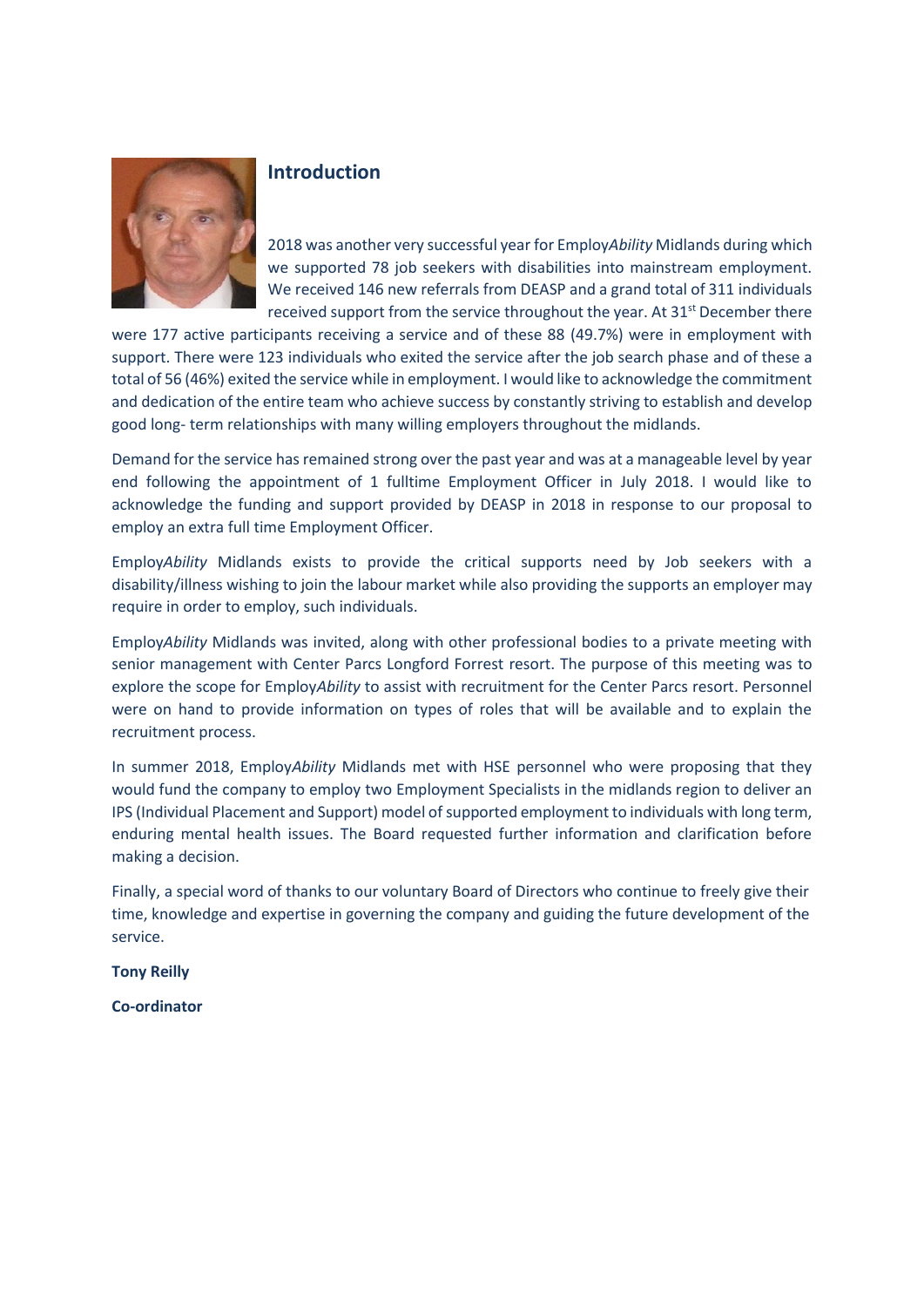## **Administrator's Update – Head Office**

2018 has been a particularly busy year in my role as Administrator due to the introduction of new staff members and PAYE Modernisation. While PAYE Modernisation will not be implemented until January



2019 the preparation and training, with Midland Micro Systems and Revenue, had to be undertaken in 2018. As the Administrator, I provide administrative support to our Co-ordinator and Employment Officers.

I am responsible for the completion of our Monthly claim to our funders, Computerised Wages, Management Accounts and Annual Budgets. I

manage the internal and external communications necessary for the efficient running of our head office here in Tullamore.

#### **Regina Delaney**

**Administrator**

# **Employ***Ability* **Service**

"Supporting people with disabilities to secure and maintain employment."

While initially based on the *Supported Employment* model which was developed for people with learning difficulties, the National Employ*Ability* Service demonstrates that the service can successfully be applied to all disability groups.

As a strategy for enabling people with disabilities to access open employment, Employ*Ability* Service is based on the following key principles:

- $\checkmark$  Placements in the open labour market
- $\checkmark$  Support throughout the entire process
- ✓ Paid employment
- ✓ Integration

#### **Employ***Ability* **supports Job Seekers:**

- $\checkmark$  To identify skills and abilities
- $\checkmark$  By facilitating work experience placements
- $\checkmark$  To find a suitable job
- $\checkmark$  With ongoing support during and after work

#### **Employ***Ability* **supports Employers by:**

 $\checkmark$  Providing advice and assistance on grants and financial supports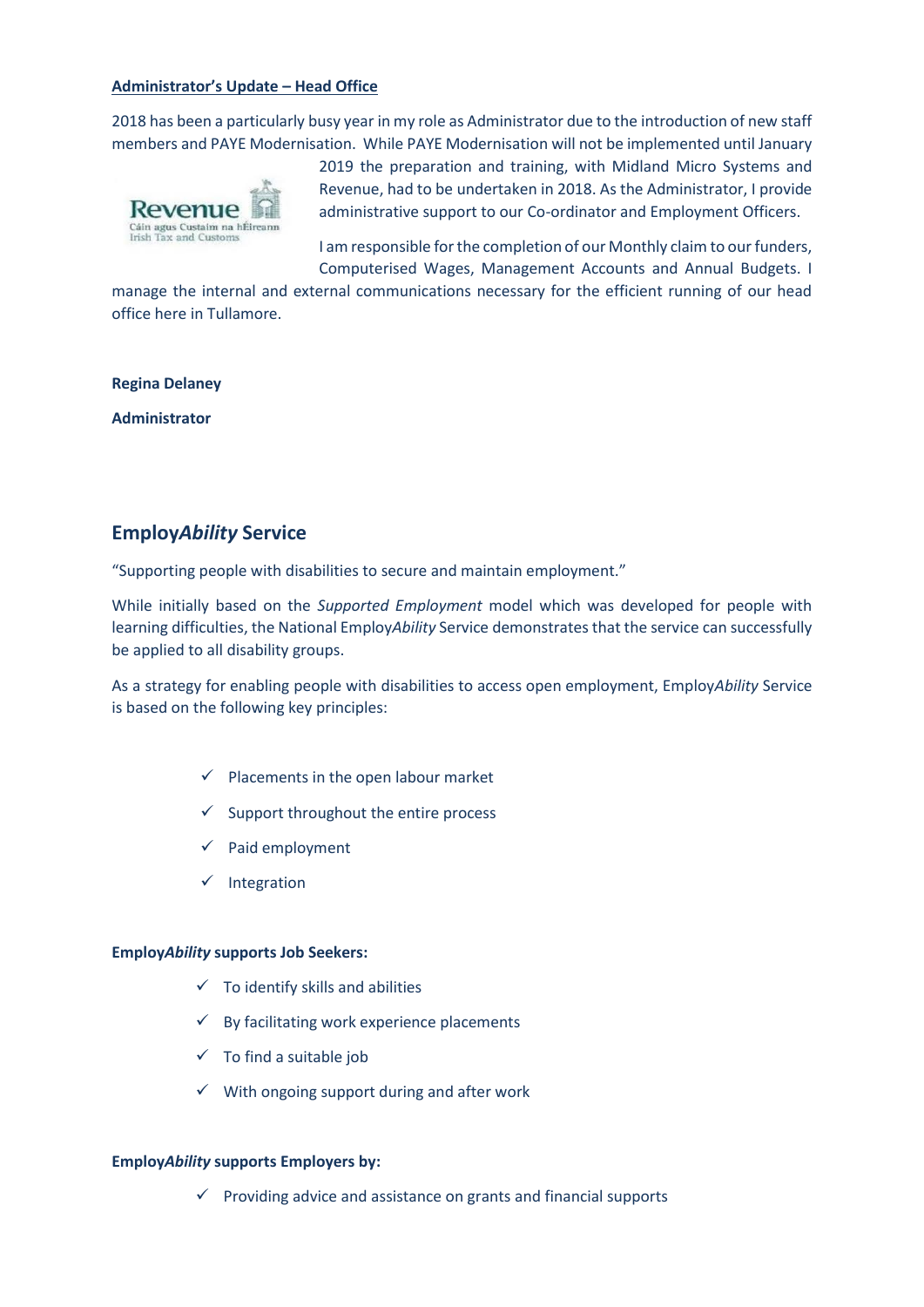- $\checkmark$  Helping to recruit the right person
- $\checkmark$  Providing jobseekers on a short trial basis, free of charge
- $\checkmark$  Providing on-site support with induction and training
- $\checkmark$  Providing jobseekers to fill positions with short or irregular hours

# **Achievements**

Delivered service to 311 Participants

Sourced 146 new referrals in 2018

A total of 131 job seekers exited our service in 2018

# **A total of 185 individuals achieved a positive outcome as follows**

| $\triangleright$ New jobs secured in the open labour market      | 78 |
|------------------------------------------------------------------|----|
| $\triangleright$ Formal work experience                          | 94 |
| $\triangleright$ Community Employment                            | 03 |
| $\triangleright$ Referred for further vocational skills training | 10 |

## **Regional Update – Longford**

The demand for the Employ*Ability* service here in Longford is still as strong as ever but the waiting list is a lot easier to manage thanks to DEASP granting additional funding to recruit extra staff.

Longford employers never fail to support us here in Employ*Ability* Midlands with a high percentage of our clients being retained in employment after a brief work experience period. A big thank you must go to Longford Chamber of Commerce for giving us the opportunity to network at their Longford Business Expo 2018 (September) where we spend two days networking with over 100 businesses,



many of them potential employers.

We enjoy a great working relationship with our Intreo service in the DEASP. The staff, as always, are accommodating with appointments for clients, following up on queries and so on.



We continue to be represented on the committee of the Services to the Unemployed in Co Longford and meet regularly throughout the year to work together on finding solutions to the

unemployment situation in the county, with Employ*Ability*'s focus being that of unemployed people with disabilities.

Thanks to the committee and staff of Granard Area Action Group for the use of their offices where we provide an Outreach service once a month.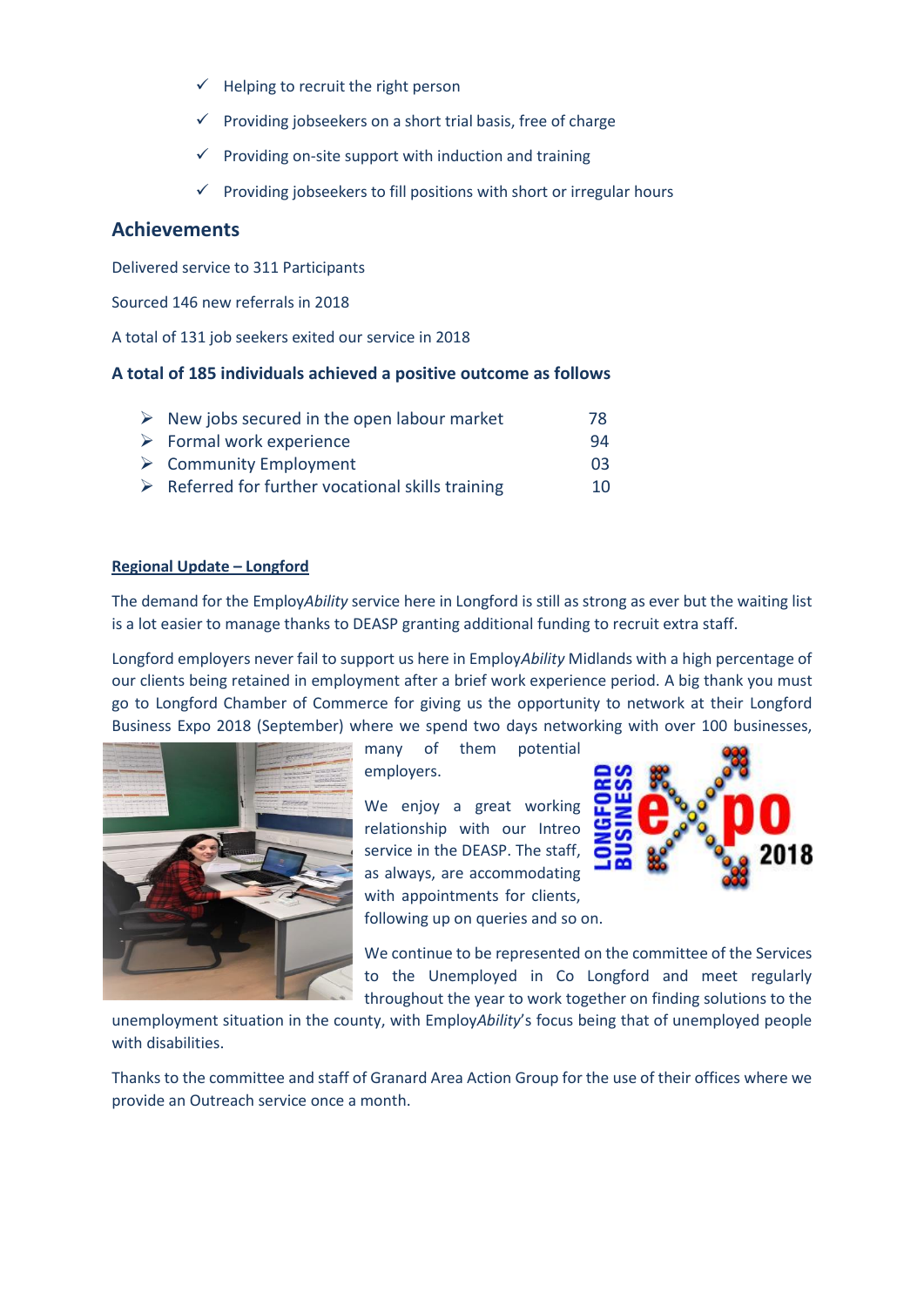### **Regional Update – Laois**

Once again referrals for the Laois area in 2018 were strong and steady and came from the Intreo Office in Portlaoise. Referrals came from a variety of agencies, such as National Learning Network (NLN), mental health services, occupational therapists, self-referrals, etc.



Our service here in Laois has a very good relationship with the Intreo Office in Portlaoise, who are most helpful in dealing with queries that we or our clients may have. We are indebted to the CE Scheme Supervisor and HSE offices who accommodate us very well by allowing us the use of office space in which to meet our clients, on an outreach basis, around different towns and villages of Co. Laois and Offaly. The library in Portarlington also proved to be invaluable in providing meeting spaces for us to meet clients.

Sincere thanks to the employers of Co. Laois and Offaly for their time and their continued support they show to our service. A lot of employers were very accommodating in 2018 and gave work experience where they could and at times this work experience turned into paid employment. Overall, 2018 was a productive year for the Laois/Offaly area.

# **Regional Update – Westmeath**

#### **Mullingar**

2018 was a successful year for Employ*Ability* Midlands in the Mullingar area. We continued to have a constant flow of referrals, bolstered by our successful relationship with Intreo, NLN, The Mental Team, CE Schemes and The Jobs Club. We worked with people who had a range of abilities and found many willing employers who offered an opportunity to our clients to prove themselves.



We have a very strong relationship with Intreo Service in Mullingar. The staff work hard to accommodate our clients, process applications and deal with requests and their professionalism is second to none.

We continue to raise awareness of our service in the Mullingar area. In 2018, we attended the Westmeath Enterprise Information Day and received a lot of positive feedback from employers that we met there. We also attended the Westmeath Disability Information Day where we met several potential new clients and developed contacts with other services who may refer people to us in the future.

We continue to promote the service through Media. We have a large number of Facebook followers who track vacancies that are regularly linked on our page. We promote our website to employers on a regular basis and we also list current skill sets of clients which is available for employers to view.

Overall, 2018 was a very productive year for Employ*Ability* Midlands in Mullingar.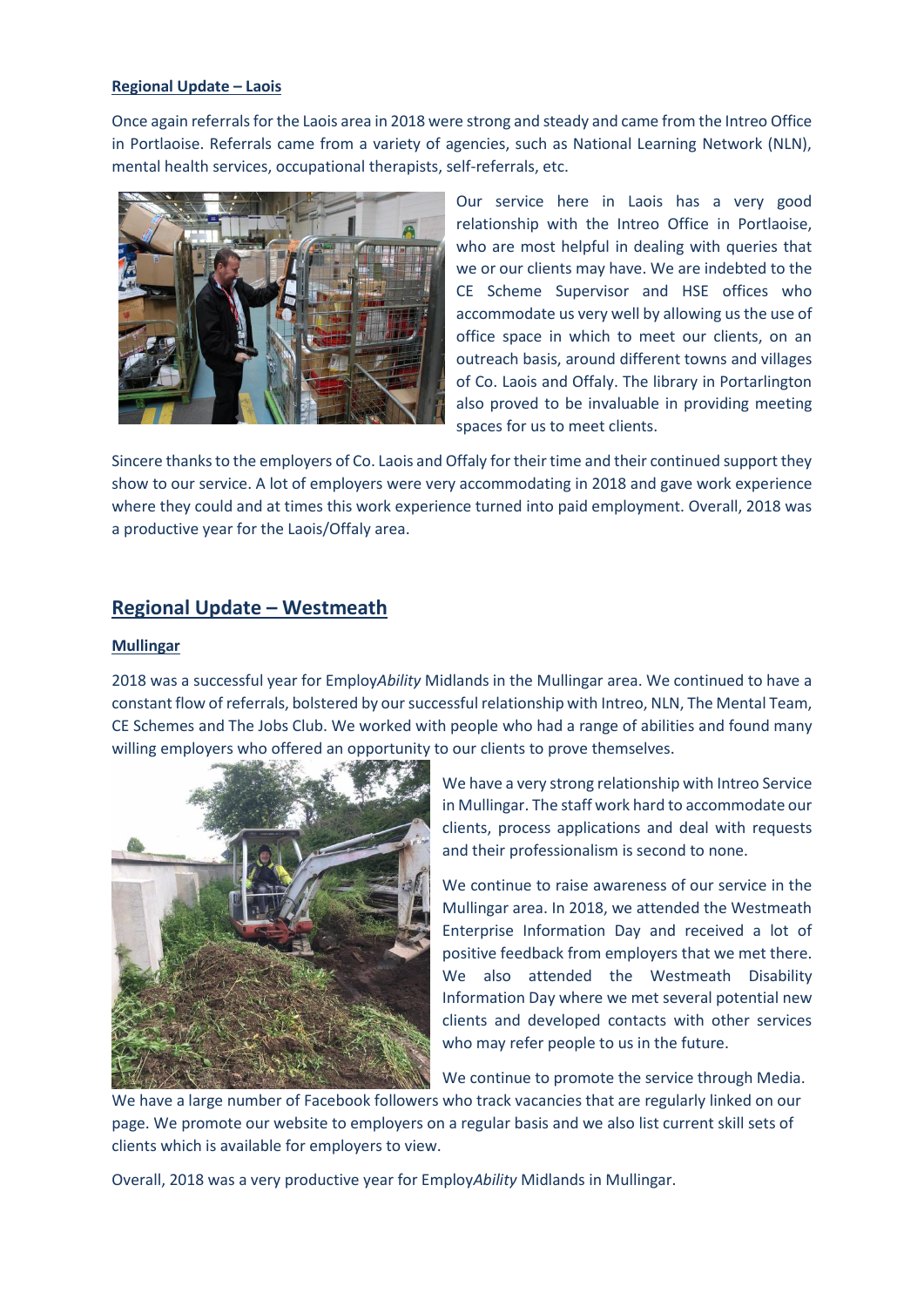#### **Athlone**

The Athlone office of Employ*Ability* Midlands reported another successful year for 2018 with an increase in the number of referrals to the service as well as the number of successful placements into employment. The skills and abilities of the individuals were varied with some requiring a higher level of support than others. In 2018, a large portion of the jobs secured were specifically in the motor trade area followed closely by positions of a clerical nature. The introduction of new business ventures throughout the year in Athlone attributed to these successful placements. Businesses like Mersus Technologies, Mr. Price Distribution Centre, and Cloud Nine Café just to name a few.

Working in collaboration with local organisations and DEASP proved to be very beneficial and helped our clients avail of information, extra supports and in the case of the local Jobs Club gain invaluable preparation training for employment. Our local Business Network continued to provide essential work experience placements which usually resulted in employment.

The Athlone office looks forward to the challenges of 2019, a current client waiting list coupled with the announcement of more new local enterprises like, Center Parcs Ireland and Dead Centre Brewing we expect a busy year ahead.

# **Offaly**

It was a busy year in Tullamore. In August a new part time staff member joined the team to work alongside the full time Employment Officer. This allowed us to address an increase in demand for the

service. There was a steady number of work placements secured in the area over the year, many of which transferred in to paid employment. The Tullamore based Employment Officers continued to link with other services in the community, including the newly relaunched Edenderry Chamber of Commerce and the Local Enterprise Office.

Presentations on the service were made to participants of the Job Workshop which Tullamore Job Club ran in Edenderry, and the



EmployAbility Midlands Service was promoted to many of the Accountancy Services in the area. Towards the end of 2018 an invitation was accepted to give a presentation on the EmployAbility Midlands service to the BNI Tullamore at one of their 7am weekly meetings where over forty local employers meet to network and support each other in business.

2018 also saw the Tullamore staff undertake training and further professional development. This training included Safeguarding Vulnerable Persons Training, ASSIST Suicide Intervention Training, GDPR Training and Certificate in Supported Employment amongst others.

We would like to take this opportunity to thank the employers in Offaly for their time and the continued support they show to our service.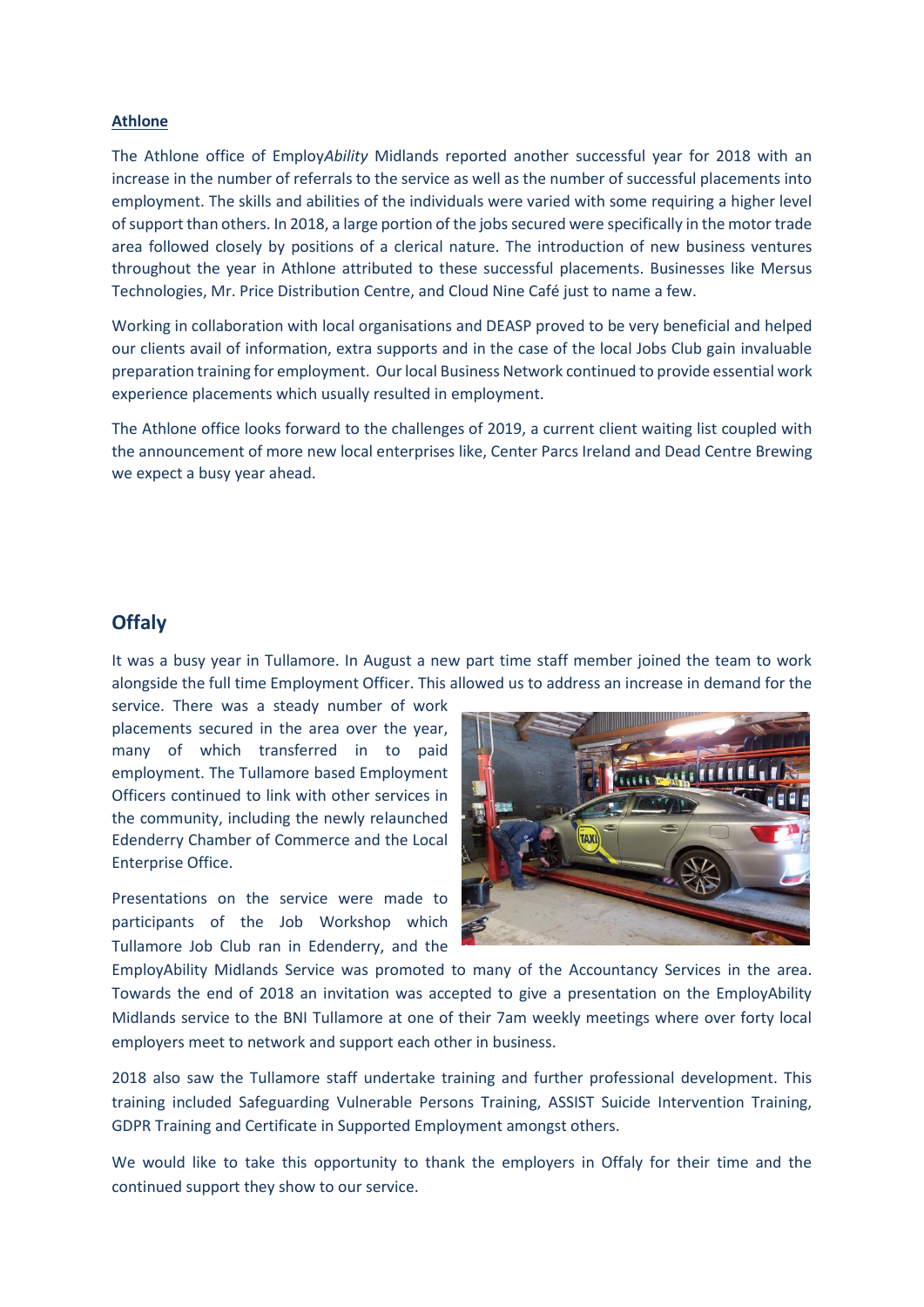# **Excellence Through People**

Excellence through People is Ireland's national standard for Human Resource Development which Employ*Ability* secured through aligning best practice Human Resource Management systems with Business Development. Employ*Ability* Midlands continues to hold the ETP Award.

As people are one of EmployAbility's core assets, the twenty-three centers had a desire to maintain



an industry recognised Human Resource Standard to effectively benchmark themselves against best in class and this was their rationale for their application to NSAI for Re-Assessment to Excellence Through People Certification.

The Employ*Ability* Centres that were audited for the Re-Assessment were, in general, compliant across the six sections of the ETP Scheme with strengths in Effective Communications, Business Planning, Learning & Development,

Leadership and Employee Wellbeing. The areas for improvement identified in this report are intended to add value to the National Employ*Ability* Service as part of its continuous improvement process.

In conclusion, it is recommended that the National EmployAbility Service continue to be certified to Excellence Through People Scheme 1000:2012.

# **TRAINING AND DEVELOPMENT 2018**

Our policy on staff development is to provide quality and relevant training for staff to support them in providing the best possible service for our service users. Staff training needs are identified through:

- ➢ Annual performance appraisal meetings
- $\triangleright$  Team meetings
- $\triangleright$  One to one meeting with the Coordinator
- $\triangleright$  Statutory requirements

#### **During 2018, Employ***Ability* **Midlands provided the following staff training:**

- ❖ Customer Service for Business
- ❖ GDPR Training
- ❖ Assisted Decision Making
- ❖ SVPRA
- ❖ Manual Handling
- ❖ NCBI Demo on aids and adaptations
- ❖ ASSIST



L-R Aimee, Tony, Gerry Egan (Gerry Egan Consulting) and Trish at Employ*Ability* Midlands GDPR Training.

Two of our Employment Officers commenced the Certificate in Supported Employment course through the Open Training College.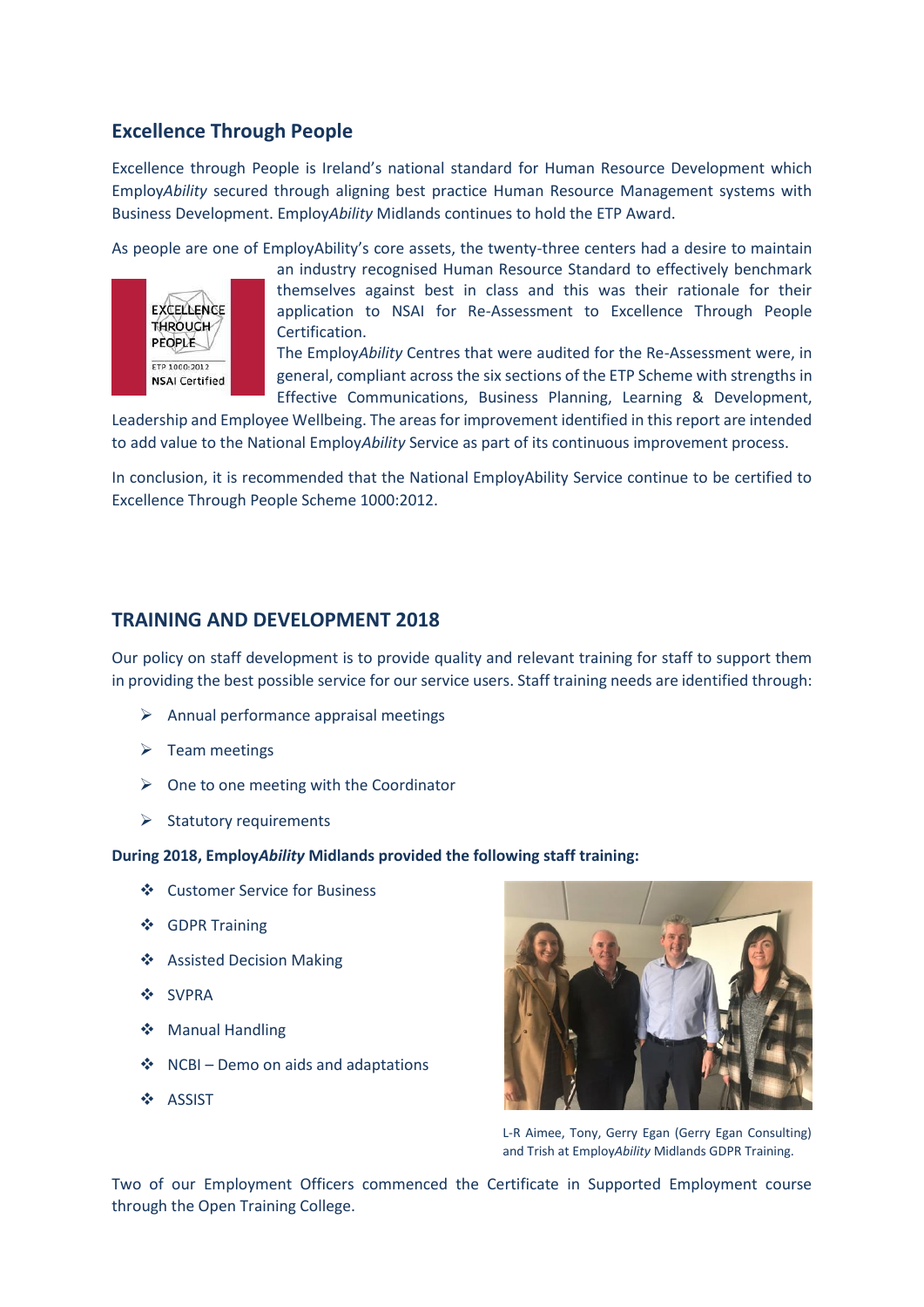# **Referrals**

Referrals of job ready clients to Employ*Ability* Midlands through the Intreo/DEASP gateway system is crucial to the operation and success of the service. Our sources of referrals are many including Intreo, National Learning Network, Mental Health organisations, Community Employment and not forgetting self-referrals, to name but a few. Ultimately, all referrals must be approved by Intreo with whom we have an excellent working relationship here in the midlands. Good communication, sharing of information and the expertise available within this network ensures a smooth and seamless professional service to all our jobseekers.

The waiting times for jobseekers to avail of our services has been greatly reduced thanks to the recruitment of extra staff to address the issue.

The graphs below will indicate our referral sources, disability categories presenting to Employ*Ability* Midlands for support in job seeking and the employment areas where our clients are working.



Other Categories include: Jobs Clubs, Offaly Local Development, LCRL, IWA, CE Supervisors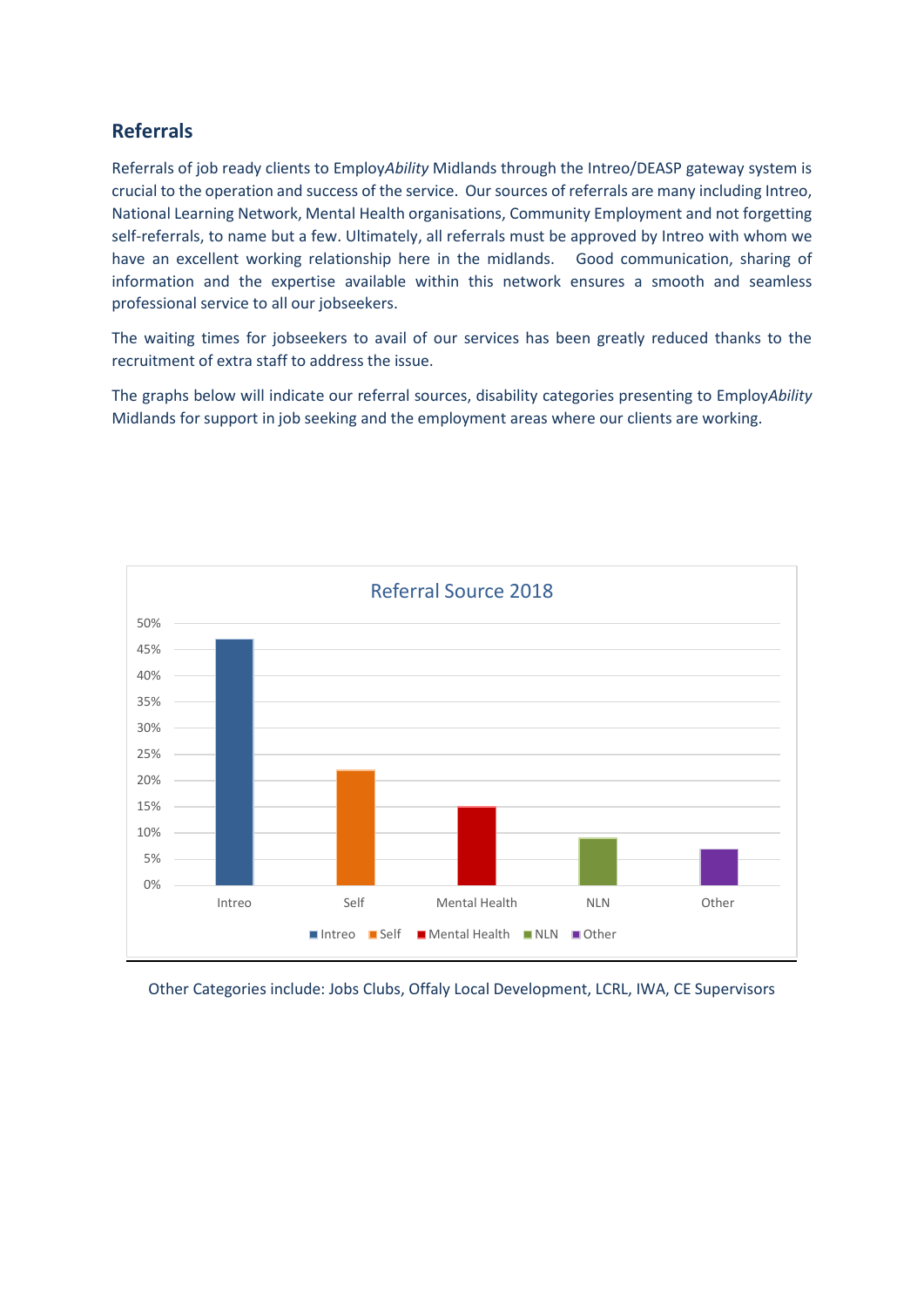



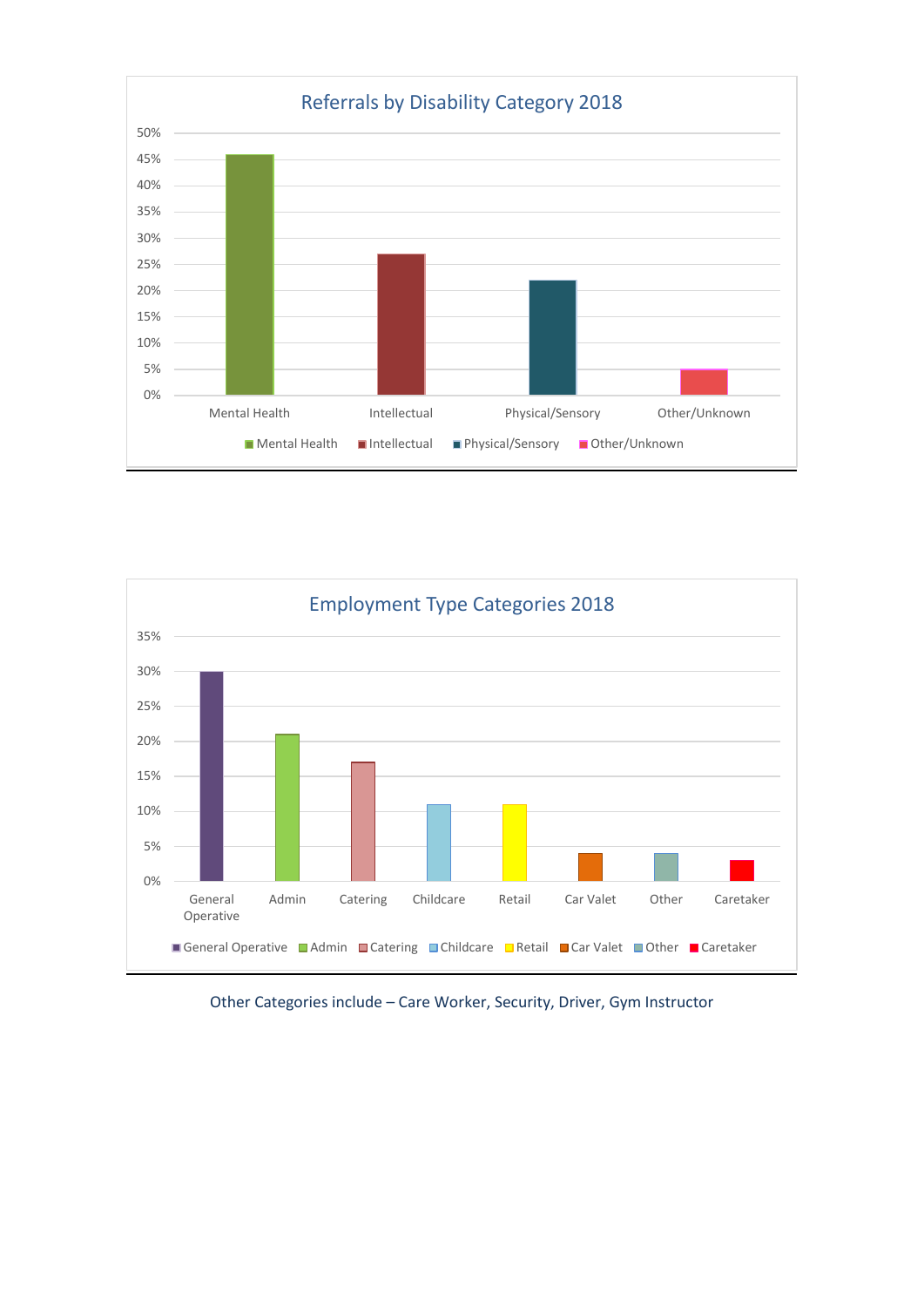# **Wage Subsidy Scheme**

The Wage Subsidy Scheme is a DESAP/Intreo workplace support which provides financial support to employers to encourage them to employ people with disabilities where a shortfall in productivity exists. Where appropriate, we have supported employers in applying for this scheme and we firmly believe that the combination of support from WSS and Employ*Ability* were crucial to securing an increased number of employment placements.

# **Marketing and Promotion**

The marketing and promotion of our service is ongoing through our website, Facebook and our continuous networking with other groups, organisations and individuals. The traffic to our website is consistent and Facebook proves to be a constant source of information on recent job advertisements and events of interest that are taking place in the midlands region.

As part of our marketing strategy, Employ*Ability* Midlands has put significant effort and time into developing effective networks to promote a quality service.

We are represented on:

- The National Co-ordinators' Forum
- The National Employ*Ability* Service Directors' Forum
- Westmeath Disability Working Group
- Longford Services to the Unemployed
- Athlone Mental Health Association
- Midland Business Network

Participation in the above has enabled Employ*Ability* Midlands to contribute to the development of best practice in the service and to address issues to remove the barriers to employment for people with disabilities. Establishing and developing effective networks encourages, promotes and supports Employ*Ability* Midlands in delivering a quality service to our customers. A good inter-agency working relationship has assisted us in:

- Identifying potential referrals
- Identifying employment opportunities
- Sharing of information
- Identifying areas of best practice (nationally and internationally)
- Providing the best possible service for the end user.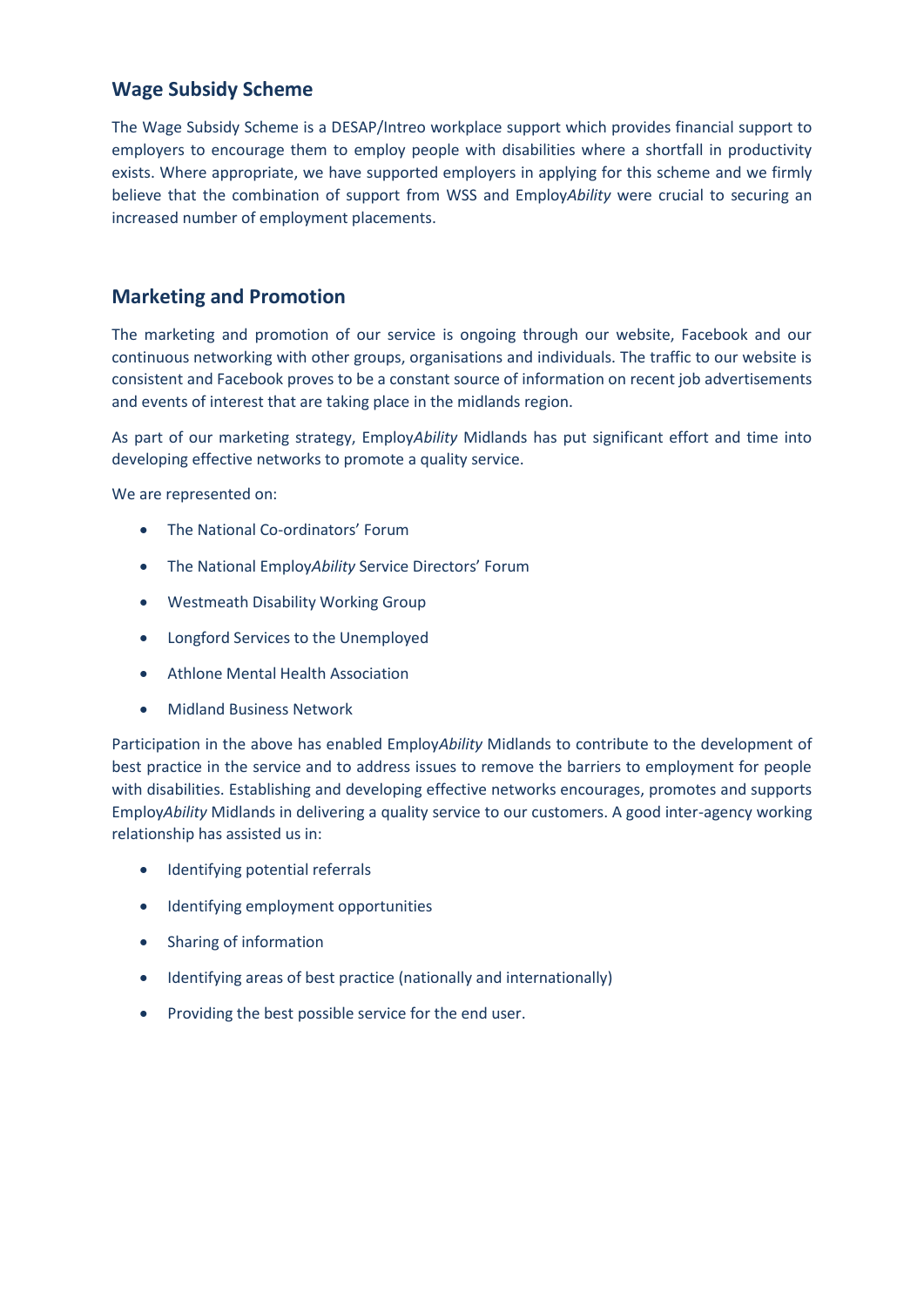# **Board of Directors**

#### **Mr Tony McCormack - Chairperson**

Business Representative

#### **Mr Adrian Stewart Mr Hugh Farrell**

National Learning Network **Regional Manager** Regional Manager

Training & Business Consultant Chime

(I.W.A)

**Mr Sean Ryan Ms Joan O' Toole**

#### **Mr David Whelan**

**HSE** 

# **There were 5 Board meetings held in 2018 along with company AGM. Details as follows:** 19<sup>th</sup> April – Adrian Stewart, Hugh Farrell, Sean Ryan and Tony McCormack 26<sup>th</sup> June - Susan Ryan, Adrian Stewart and Sean Ryan 25<sup>th</sup> July – AGM & Board Meeting Susan Ryan, Adrian Stewart, Tony McCormack and Sean Ryan 18<sup>th</sup> September - Sean Ryan, Adrian Stewart and Tony McCormack

3<sup>rd</sup> December - Tony McCormack, Adrian Stewart, David Whelan and Joan O'Toole

## **Sub-Groups/Other Roles**

Governance Code sub-group: Tony Reilly, David Whelan and Adrian Stewart HR Sub-Group – Hugh Farrell and Sean Ryan Finance Sub-Group – All Directors Company Secretary – Tony Reilly